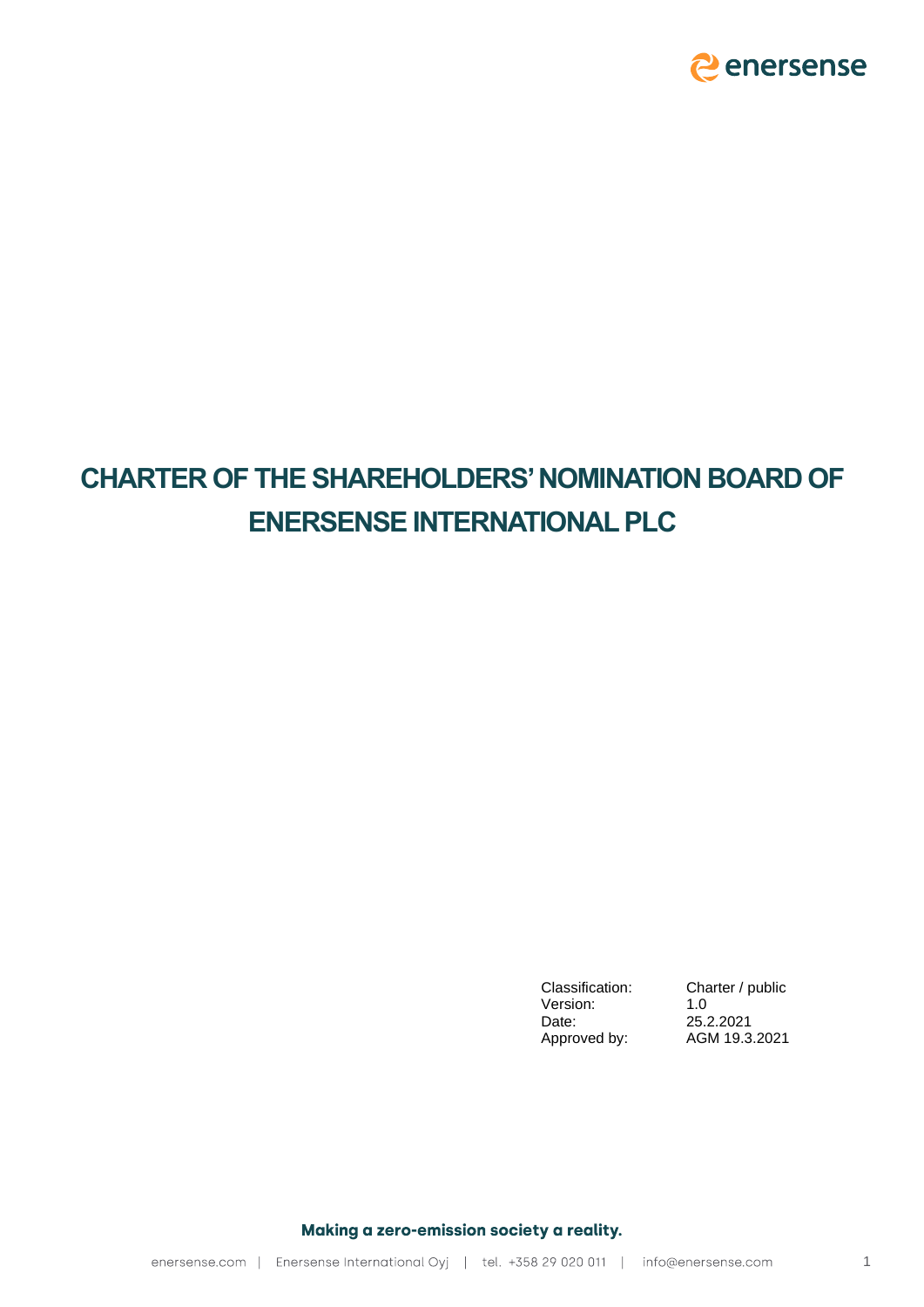

## **1. Purpose of the shareholders' nomination board**

The shareholders' nomination board of Enersense International Plc is a body consisting of the largest shareholders of the company or their nominees with the responsibility of preparing the proposals to the Annual General Meeting and, if needed, to the Extraordinary General Meeting concerning the remuneration of the members of the Board of Directors, number of the members of the Board of Directors and the members to be elected to the Board of Directors. The main responsibility of the nomination board is to ensure that the Board of Directors and its members have a sufficient level of expertise, knowledge and experience for the needs of the company. The nomination board shall comply with the legislation in force and other applicable regulations.

This charter determines the procedures relating to the election of the members to the nomination board, its composition and defines the responsibilities and duties of the nomination board.

#### **2. Composition and election of the nomination board**

The nomination board consists of three (3) members of which three (3) of the largest shareholders of the company are each entitled to nominate one (1) member. The chairperson of the Board of Directors of the company may act as an expert member of the nomination board without membership or voting right. The members of the operative management or employees of the company cannot personally be members in the nomination board but can, in their capacity as shareholders, nominate member to the board.

The right to nominate the members shall be vested annually with the three (3) shareholders of the company representing the largest number of the votes of all shares in the company on the first business day of September preceding the Annual General Meeting based on the company's shareholders' register held by Euroclear Finland Ltd. The chairperson of the Board of Directors shall request the aforesaid three largest shareholders to each nominate one member to the nomination board. In case two shareholders own an equal amount of shares and votes and representatives of both shareholders cannot be appointed to the nomination board, the decision shall be made by drawing lots.

Should a shareholder who has divided its ownership e.g. into a number of funds and has an obligation to include these holdings when disclosing the changes in its ownership (provided that the disclosure obligation applies) under the Finnish Securities Markets Act (746/2012, as amended), submits no later than on the last business day of August preceding the Annual General Meeting, a written request to the chairperson of the Board of Directors relating to inclusion of such holdings in funds or registers when determining the number of voting rights, such request shall be taken into account.

Should a holder of a nominee-registered shares wish to use its nomination right, he/she shall present a credible report of the number of shares held on the first business day of September preceding the Annual General Meeting. The report shall be presented to the chairperson of the Board of Directors at the latest on the eight business day of September preceding the Annual General Meeting.

Should a shareholder not wish to exercise its right to appoint a member, the right shall be transferred to the next largest shareholder who would otherwise not have had that right.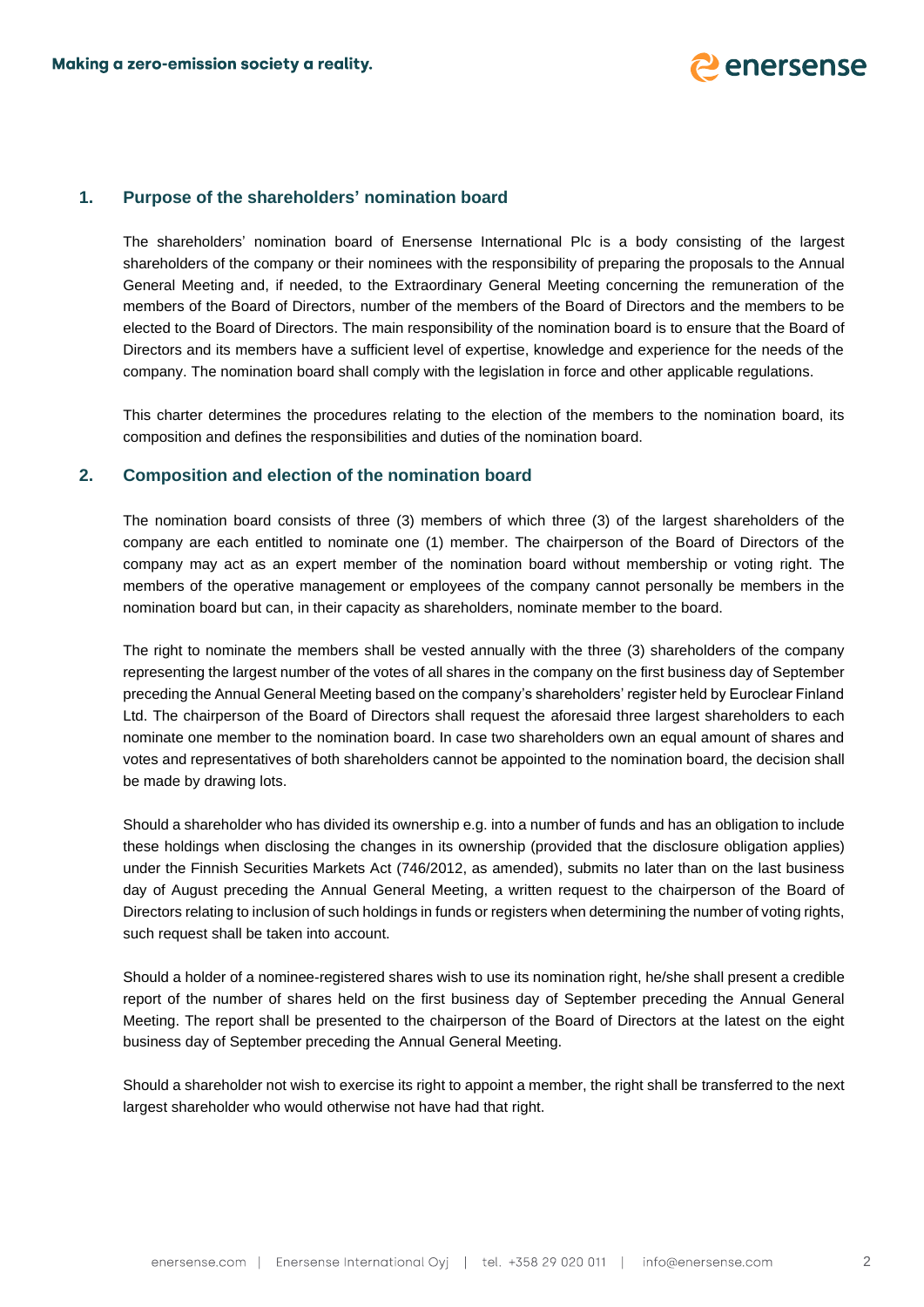

The first meeting of each term of the nomination board shall be convened by the chairperson of the Board of Directors. The representative of the largest shareholder shall be elected as the chairperson of the nomination board unless the nomination board expressly decides otherwise. The chairperson of the Board of Directors cannot act as the chairperson of the nomination board. The following meetings shall be convened by the chairperson of the nomination board. When the nomination board has been elected, the company shall publish the composition in a release.

A shareholder has the right to change its representative during the term by notifying the chairperson of the nomination board.

Should a shareholder transfer more than half of its shares held by it on the first business day of September and no longer be amongst the ten largest shareholders of the company, the appointed representative of such shareholder shall resign, unless otherwise unanimously decided by the other members. The nomination board may appoint a new member to replace a prematurely vacated seat, and the members of the nomination board must request on replacement if the number of members decreases to less than two during the term. The nomination board must offer the vacant seats to such shareholders of the company who have not appointed a member to the nomination board in the order of votes based on their shareholdings. The order of votes based on shareholding is determined based on the ownership information in the company's shareholders' register on the day of the nomination request.

The nomination board shall be established for the time being, until the general meeting decides otherwise. The term of the members of the nomination board expires annually when the next nomination board has been appointed.

#### **3. Responsibilities of the nomination board**

The responsibilities of the nomination board are:

- To prepare and present to the general meeting a proposal on the remuneration of the members of the Board of Directors;
- To prepare and present to the general meeting a proposal on the number of the members of the Board of Directors in accordance with the Articles of Association;
- To prepare and present to the general meeting a proposal on the members of the Board of Directors;
- To prepare and present to the inaugural meeting of the Board of Directors a proposal on the chairperson and deputy chairperson of the Board of Directors;
- To prepare and present to the general meeting a proposal on the remuneration of the members of the committees of the Board of Directors;
- To seek successor candidates to the members of the Board of Directors; and
- To prepare the principles concerning diversity of the Board of Directors

The members of the nomination board shall not receive remuneration for the membership of the nomination board. The members' travel expenses shall be reimbursed according to the company's travel policy.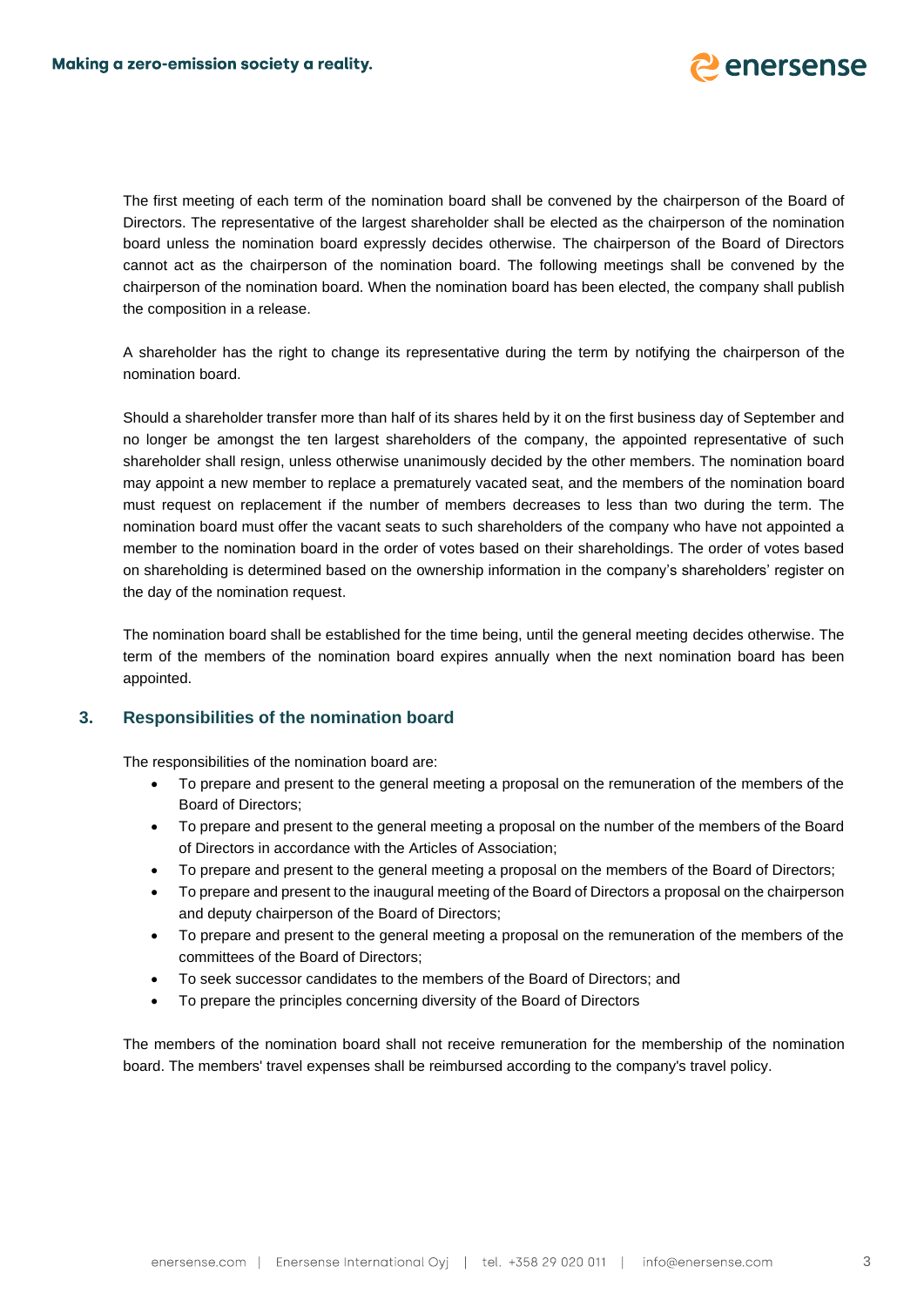

## **4. Decision-making**

The nomination board shall constitute a quorum when half of its appointed members are present. No decision shall be made unless all members have been reserved the possibility to consider the matter and to participate in the meeting.

Decisions of the nomination board shall be made unanimously. Unless unanimity is reached, each member shall present their own proposals to the general meeting individually or together with other members of the board. Minutes shall be kept of all meetings of the nomination board. The minutes shall be dated, numbered and retained in a safe manner. The minutes shall be signed by the chairperson of the nomination board together with at least one other member of the nomination board.

#### **5. Responsibilities of the chairperson of the nomination board**

The chairperson of the nomination board shall direct the activities of the nomination board in such way that the nomination board achieves its objectives and observes the expectations of the shareholders and interests of Enersense International Plc.

The chairperson of the nomination board convenes the meetings of the nomination board, prepares the agenda and material for the meetings, and chairs the meetings.

The chairperson of the nomination board supervises that the meetings of the nomination board set out in the timetable are convened as scheduled. In addition, the chairperson convenes unscheduled meetings when necessary, or in any event if requested by a nomination board member, to be held within 14 days of the date of request.

#### **6. Proposals to the general meeting**

The nomination board shall present its proposals to the Board of Directors of the company at the latest on the last business day of January preceding the Annual General Meeting. The proposals of the nomination board shall be announced through a release and included in the summons to the general meeting. The nomination board shall present and argue its proposals and provide a report of its operations to the following Annual General Meeting. The proposals to the Extraordinary General Meetings shall be presented to the Board of Directors of the company well in advance so that they can be included in the summons to the meeting.

In any event, a shareholder may make its own proposal directly to the Annual General Meeting according to the Finnish Limited Liability Companies Act (624/2006, as amended).

When preparing the proposal on the composition of the Board of Directors, the nomination board shall take into consideration the legislation in force from time to time, other applicable regulations as well as the independency and other requirements and the results of the annual self-evaluation of the Board of Directors. The nomination board may also engage an external expert to seek and evaluate suitable candidates, subject to the respective costs being approved in advance by the company.